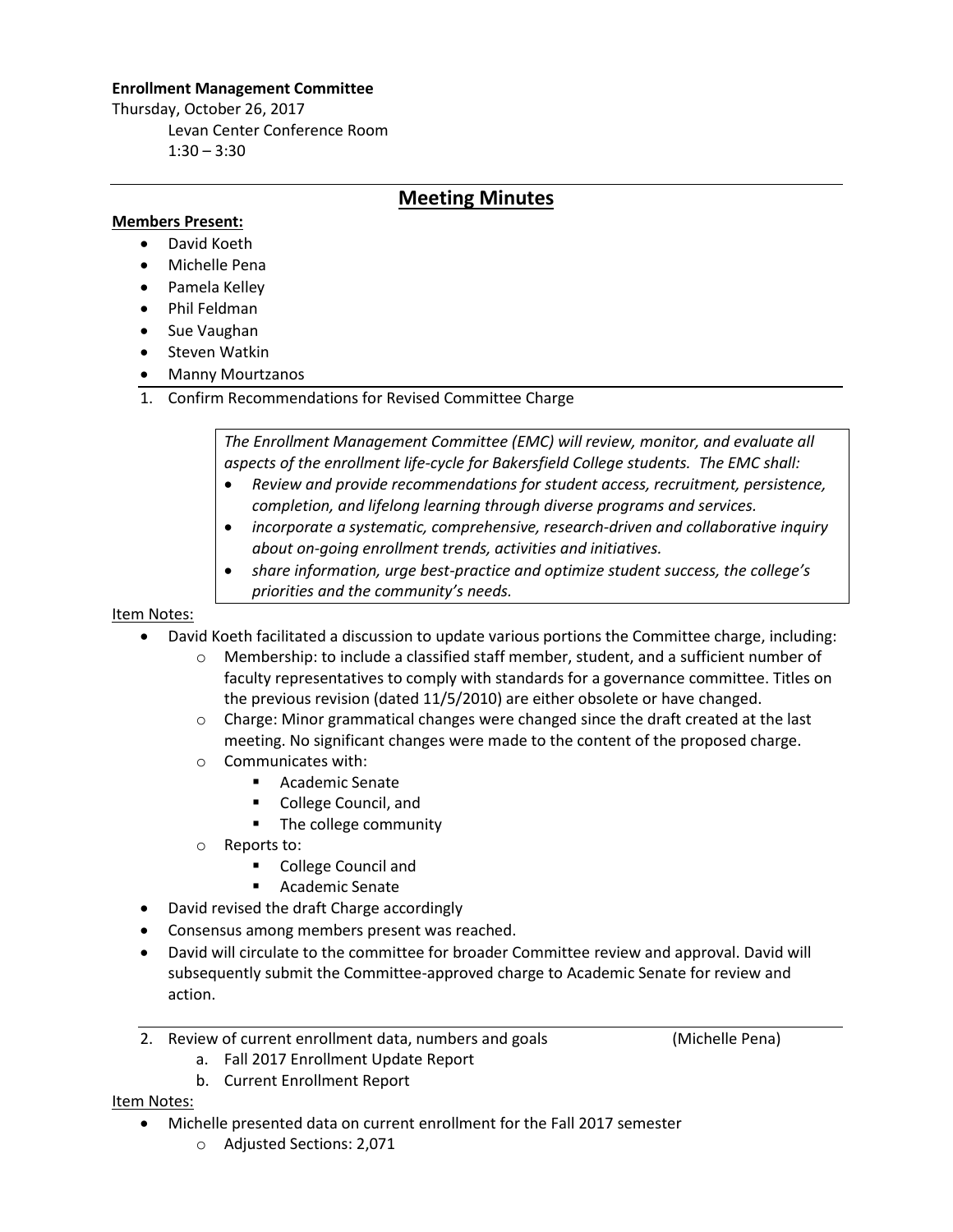- o Census Enrollment: 61,466
- o Fall FTEs: 7,442.7 (not including small pockets of contract education.
- The vast majority of Inmate Education and Dual Enrollment FTEs have been inputted.
- Sue noted that some late-start courses are still pending.
- 5,300 enrollments dropped since Census Day (as of today)
- 3. Review of 2017-18 FTES Goal (Manny Mourtzanos)

a. Bakersfield College: 15,923 FTES (reflecting needed growth of 1,848 FTES)

Item Notes:

- FTES Target for 2017-18: 17,191 (includes growth plus bank replenishment)
- Sue noted that the need to replenishing the FTES bank (1,269) seems to be calculated twice.
- Assuming 17,191 is the actual FTES target (please see note above questioning if replenishing FTES is calculated twice), the Fall 2017 FTES provides 43.3% of progress toward goal.

4. FTES Growth Strategies Through Summer Semester (Manny Mourtzanos)

Item Notes:

- Sue: Expanding Concurrent Enrollment at high school campuses. Cindy Collier is investigating.
- Sue: Recommends running newspaper ads in early Spring (March, April) at other regional colleges/universities about BC summer courses (to support students returning to Bakersfield for the summer), e.g.:
	- o Fresno
	- o CSUN
	- o CSUB
- Sue: Completion Communities sending standardized messages (and faculty making scripted announcements in class or through Canvas) about Summer courses and registration.
- Sue: Run a report to see which students are close to completing a program who could benefit from a Summer course.
- David: Using targeting messaging about Summer courses using social media (Facebook, Instagram, Twitter)
	- o Michelle: Using TV ads
	- o David: Placing Movie ads (Maya, Edwards, AMC, Pacific, etc…)
	- o Steve: Advertising a poster at the mall. \$350 per month.
	- o David: Does BC have a YouTube channel?
- Mall Kiosks: Manny recommended renting kiosk space staffed by Outreach to help students enroll. We can promote Spring and Summer course offerings.
- Steve is attending a Media and Marketing Committee on Mondays to discuss his events, but he will also discuss how we can market and promote enrollment opportunities.

5. Open Discussion and Other Items

Item Notes:

- Michelle: Partnering with Pathway groups and Affinity groups to promote students registering for more units (closer to 15 units)
	- $\circ$  Steve: Proposing two (2) Pathway Registration events (Nov. 29 and Dec. 6) to target continuing students who haven't registered for the Spring semester.
		- One more event on December 9 to target new (incoming) students for the Spring semester.
- Michelle: Curriculum Committee recently approved many classes to offer courses via online and hybrid. Promoting these sections will support meeting enrollment goals